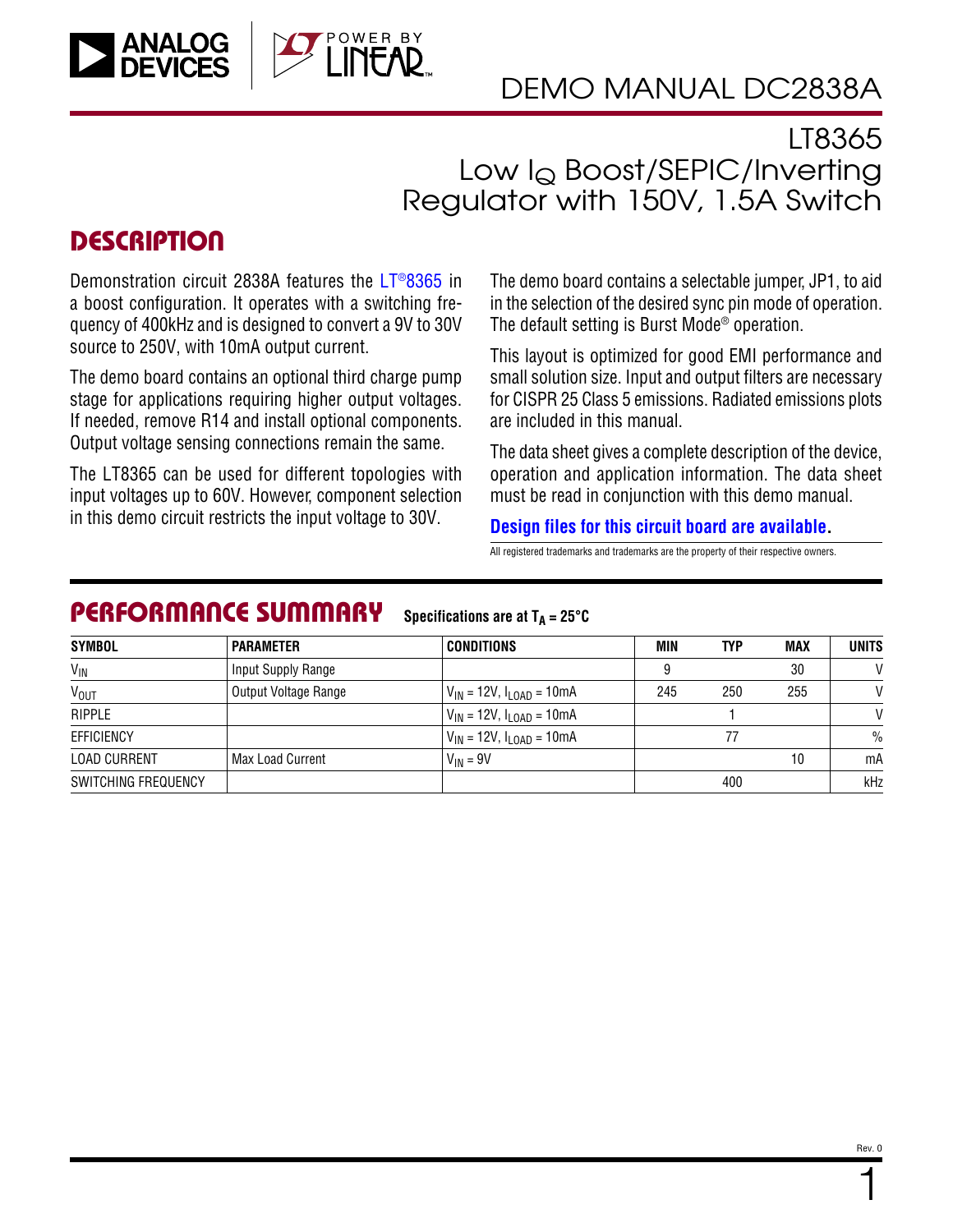# QUICK START PROCEDURE

Demo circuit 2838A is easy to set up to evaluate the performance of the LT8365. Refer to [Figure 1](#page-1-0) for proper measurement equipment setup and follow the procedure below:

NOTE: When measuring the input or output voltage ripple, care must be taken to avoid a long ground lead on the oscilloscope probe. Measure the input or output voltage ripple by touching the probe tip directly across the VIN or VOUT and GND terminals. See [Figure 2](#page-2-0) for proper scope probe technique.

1. With power off, connect the input power supply to VIN and GND.

2. Turn on the power at the input.

NOTE: Make sure that the input voltage does not exceed 30V.

3. Check for the proper output voltage.

If there is no output, temporarily disconnect the load to make sure the load is not set too high.

4. Once the proper output voltages are established, adjust the load within the operating range and observe the output voltage regulation, ripple voltage, efficiency and other parameters.



<span id="page-1-0"></span>**Figure 1. Proper Equipment Setup**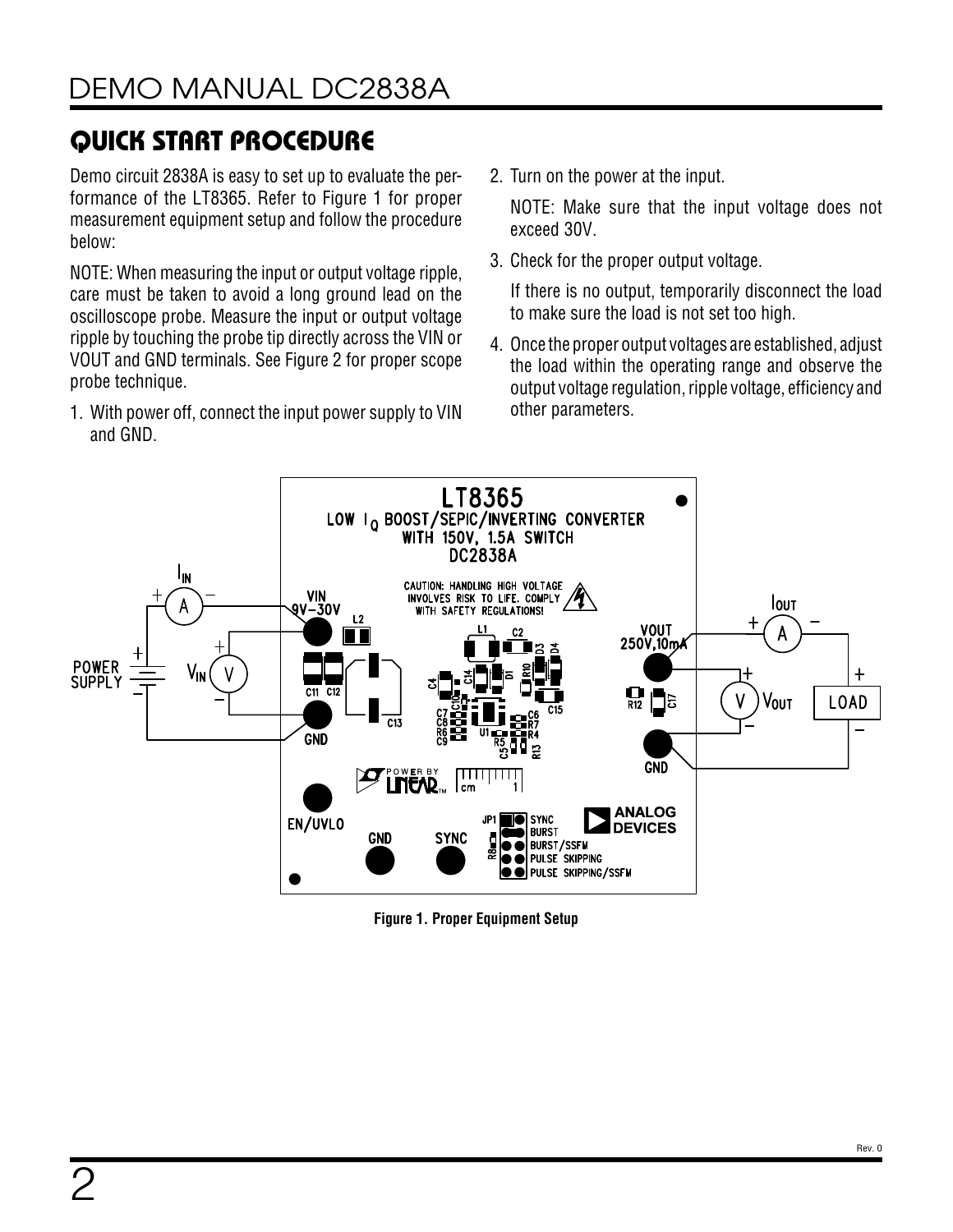### QUICK START PROCEDURE

<span id="page-2-0"></span>

**Figure 2. Measuring Input or Output Ripple**



**Figure 3. CISPR25 Radiated Emissions Test, Peak Detection**



**Figure 4. CISPR25 Radiated Emissions Test, Average Detection**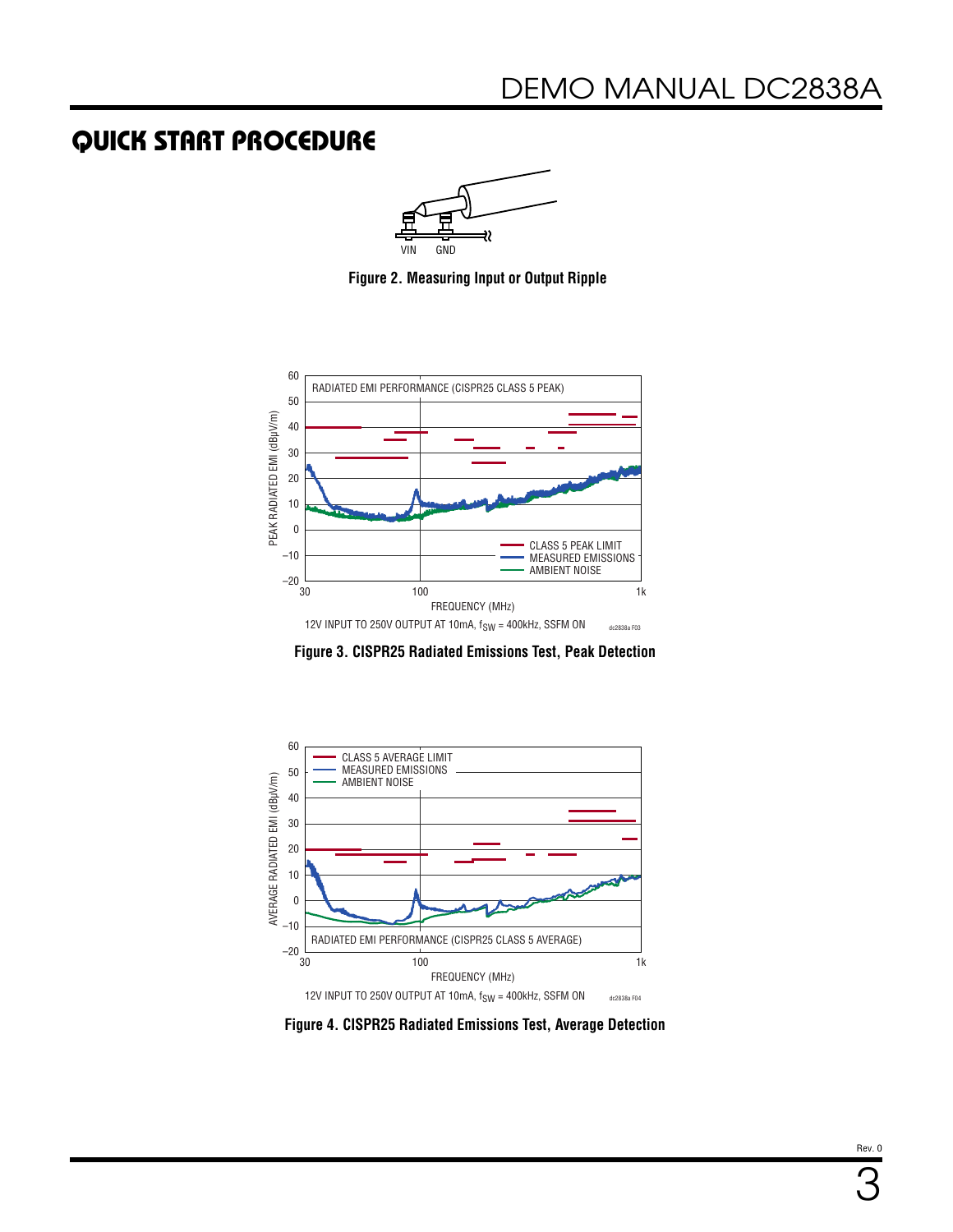# [DEMO MANUAL DC2838A](https://www.analog.com/DC2838A?doc=DC2838A.pdf)

## PARTS LIST

| <b>ITEM</b>    |                | QTY   REFERENCE                                 | <b>DESCRIPTION</b>                                         | <b>SUGGESTED MANUFACTURER, P/N</b> |
|----------------|----------------|-------------------------------------------------|------------------------------------------------------------|------------------------------------|
|                |                | <b>Required Circuit Components</b>              |                                                            |                                    |
| 1              |                | C <sub>2</sub>                                  | CAP., 0.1µF, X7R, 200V, 10%, 1206                          | AVX, 12062C104KAT2A                |
| $\overline{c}$ | 1              | C <sub>4</sub>                                  | CAP., 10µF, JB, 50V, 10%, 1206                             | TDK, C3216JB1H106K160AB            |
| 3              | 1              | C6                                              | CAP, 0.22µF, X7R, 25V, 10%, 0603                           | AVX, 06033C224KAT2A                |
| 4              | 1              | C <sub>0</sub>                                  | CAP, 1µF, X5R, 25V, 10%, 0603                              | AVX, 06033D105KAT2A                |
| 5              | $\mathbf{1}$   | C9                                              | CAP., 1000pF, C0G, 100V, 5%, 0603, AEC-Q200                | TDK, CGA3E2C0G2A102J080AA          |
| 6              | 1              | C10                                             | CAP., 1µF, X5R, 50V, 10%, 0603, AEC-Q200                   | TAIYO YUDEN, UMK107ABJ105KAHT      |
| $\overline{7}$ | $\overline{2}$ | C11, C12                                        | CAP, 4.7µF, X7R, 50V, 10%, 1210                            | AVX, 12105C475KAT2A                |
| 8              | $\mathbf{1}$   | C13                                             | CAP., 68µF, ALUM. ELECT., 50V, 20%, 8x10.2mm SMD, AEC-Q200 | PANASONIC, EEHZC1H680P             |
| 9              | 2              | C14, C15                                        | CAP., 0.22µF, X7T, 200V, 10%, 1206, AEC-Q200               | TDK, CGJ5L3X7T2D224K160AA          |
| 10             | $\mathbf{1}$   | C17                                             | CAP, 1000pF, X7R, 500V, 10%, 1206                          | KEMET, C1206C102KCRACTU            |
| 11             | 3              | D1, D3, D4                                      | DIODE, SCHOTTKY, 150V, 1A, PowerDI123                      | DIODES INC., DFLS1150-7            |
| 12             | 1              | L1                                              | IND., 10µH, PWR., 20%, 1.5A, 4020                          | WURTH ELEKTRONIK, 74437324100      |
| 13             | $\mathbf{1}$   | L2                                              | IND., 0.47µH, PWR, 20%, 2.1A, 0806                         | WURTH ELEKTRONIK, 74479876147      |
| 14             | $\mathbf{1}$   | R <sub>1</sub>                                  | RES., 1M, 1%, 1/10W, 0603, AEC-Q200                        | VISHAY, CRCW06031M00FKEA           |
| 15             | $\mathbf{1}$   | R <sub>2</sub>                                  | RES., 0Ω, 1/10W, 0603, AEC-Q200                            | VISHAY, CRCW06030000Z0EA           |
| 16             | 1              | R <sub>3</sub>                                  | RES., 287k, 1%, 1/10W, 0603, AEC-Q200                      | PANASONIC, ERJ3EKF2873V            |
| 17             | 2              | R4, R13                                         | RES., 499k, 1%, 1/10W, 0603, AEC-Q200                      | VISHAY, CRCW0603499KFKEA           |
| 18             | 1              | R <sub>5</sub>                                  | RES., 6.49k, 1%, 1/10W, 0603                               | VISHAY, CRCW06036K49FKEA           |
| 19             | 1              | R <sub>6</sub>                                  | RES., 84.5k, 1%, 1/10W, 0603, AEC-Q200                     | NIC, NRC06F8452TRF                 |
| 20             | $\mathbf{1}$   | R <sub>7</sub>                                  | RES., 107k, 1%, 1/10W, 0603                                | NIC, NRC06F1073TRF                 |
| 21             | 1              | R <sub>8</sub>                                  | RES., 100k, 1%, 1/10W, 0603, AEC-Q200                      | VISHAY, CRCW0603100KFKEA           |
| 22             | 1              | R <sub>10</sub>                                 | RES., 20Ω, 5%, 1/8W, 0805                                  | YAGEO, RC0805JR-0720RL             |
| 23             | 1              | R <sub>12</sub>                                 | RES., 47Ω, 5%, 1/8W, 0805, AEC-Q200                        | VISHAY, CRCW080547R0JNEA           |
| 24             | 1              | R <sub>14</sub>                                 | RES., 0Ω, 1/4W, 1206, AEC-Q200                             | VISHAY, CRCW12060000Z0EA           |
| 25             |                | U1                                              | IC, BOOST/SEPIC/INVERTG CONVERTER, MSOP-16                 | LINEAR TECH., LT8365EMSE#PBF       |
|                |                | <b>Additional Demo Board Circuit Components</b> |                                                            |                                    |
| 1              | 0              | C3, C16                                         | CAP., OPTION, 1206                                         |                                    |
| 2              | $\mathbf{0}$   | C5, C8                                          | CAP., OPTION, 0603                                         |                                    |
| 3              | 0              | D5, D6                                          | DIODE, OPTION, SCHOTTKY, POWERDI 123                       |                                    |
| 4              | 0              | R11                                             | RES., OPTION, 0805                                         |                                    |
|                |                | <b>Hardware: For Demo Board Only</b>            |                                                            |                                    |
| 1              | $\overline{7}$ | $E1-E7$                                         | TEST POINT, TURRET, 0.094" MTG. HOLE, PCB 0.062" THK       | MILL-MAX, 2501-2-00-80-00-00-07-0  |
| $\overline{c}$ | $\mathbf{1}$   | JP1                                             | CONN., HDR, MALE, 2x5, 2mm, VERT, STR, THT                 | WURTH ELEKTRONIK, 62001021121      |
| 3              | 1              | XJP1                                            | CONN., SHUNT, FEMALE, 2 POS, 2mm                           | WURTH ELEKTRONIK, 60800213421      |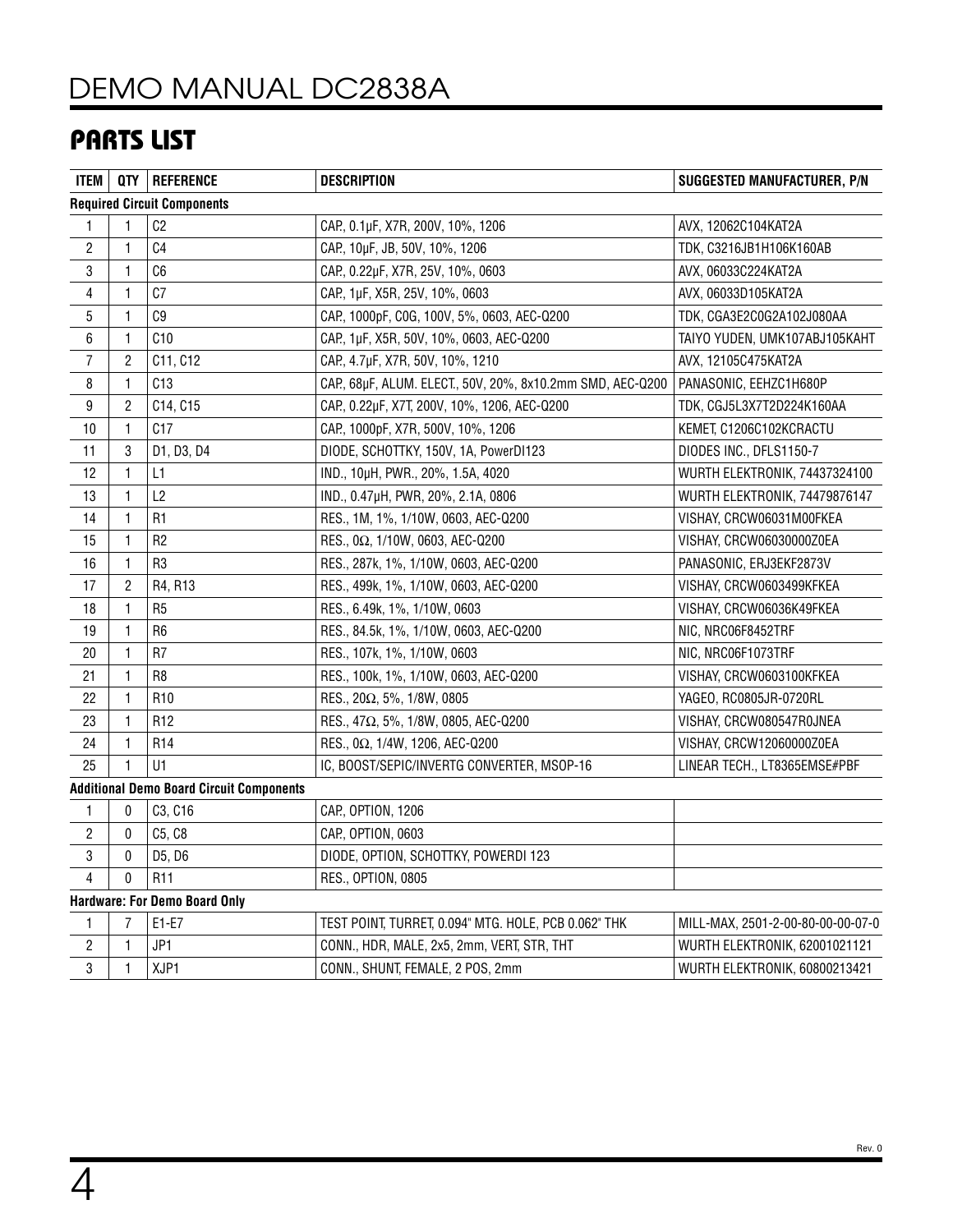## SCHEMATIC DIAGRAM



NOTES: UNLESS OTHERWISE SPECIFIED<br>1. ALL RESISTORS ARE 0603. **NOTES: UNLESS OTHERWISE SPECIFIED** ALL CAPACITORS ARE 0603. **ALL CAPACITORS ARE 0603. 1. ALL RESISTORS ARE 0603.**

Information furnished by Analog Devices is believed to be accurate and reliable. However, no responsibility is assumed by Analog Devices for its use, nor for any infringements of patents or other rights of third parties that may result from its use. Specifications<br>subject to change without notice. No license is granted by implication or otherwise un